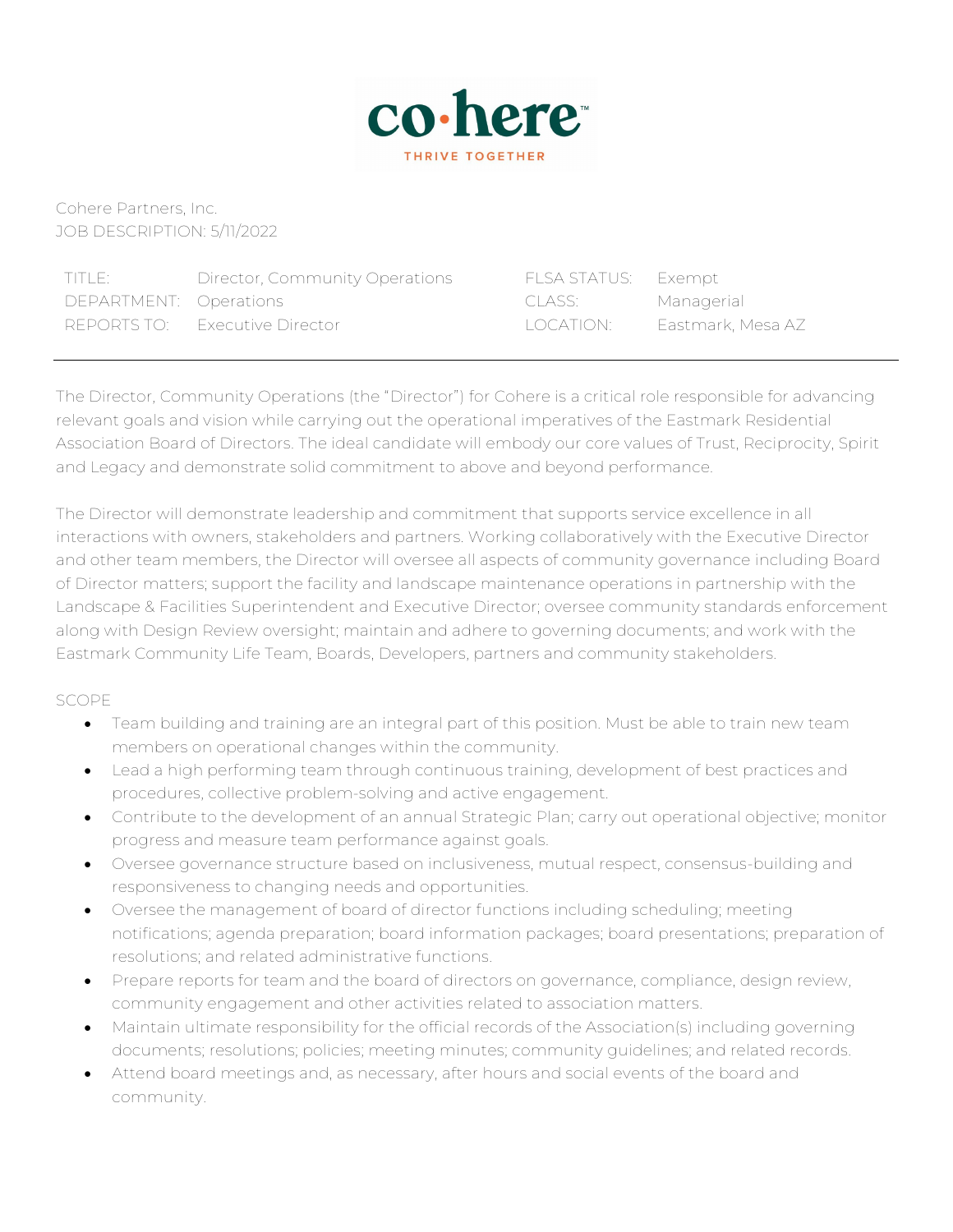- Carry out developer and board directives and proactively report outcomes to the developer and board.
- Actively monitor changes to laws and statutes that may impact or otherwise affect the Association(s).
- Cultivate and vet appropriate vendors, service providers and contractors; oversee bid and selection processes; prepare contracts in accordance with DMBCL standards
- Anticipate, recommend and manage capital improvement and replacement projects in collaboration with the community managers and Executive Director and in alignment with Capital Reserve Study and schedule.
- Work in partnership with the Landscape & Facilities Superintendent to ensure best practices are established for maintaining community amenities; work collaboratively with the community managers to oversee capital improvement projects; turnover assets from the developer to the association; and similar functions.
- Provide oversight and support for community Board appointed committees; assist in the fulfillment of associated charters to ensure effectiveness an impact of volunteer efforts.
- In partnership with the Executive Director and VP, Finance & Accounting, contribute to development of accurate, fiscally responsible annual budgets and oversee the management of Association budgets and related financial matters including: monthly financial statement review; cash flow monitoring and management; budget variances; annual audit review; annual budget preparation; project buildout budgets and, in general, compliance with fiscal requirements dictated by the governing documents.
- Carry out risk management responsibilities with emphasis on adherence to requirements set forth by the Association(s), owners and governing documents; monitor property for potential risks and make recommendations to mitigate those risks.
- Participate in conceptual planning meetings with the developer.
- Interact with Association(s) legal counsel as needed.
- Engage with stakeholders and partners to ensure accurate interpretation and application of the governing documents.
- Initiate and oversee educational workshops, events, outreach programs and other activities aimed at relationship building and increased buy-in to the overarching vision for the community.
- Support the success of the Eastmark Community Life team by actively participating in team meetings; sharing best practice knowledge; collective problem solving; mentoring; and similar practices of highly engaged team members.
- Maintain involvement in professional associations and industry organizations that encourage continuous learning and improvement.

## ATTRIBUTES:

- Outstanding customer service instincts and de-escalation skills
- Highly collaborative with both internal and external stakeholders
- Excellent verbal, written and personal communication skills
- Organization, prioritization, follow-up and time management skills
- Ability to keep the organization's vision and values at the forefront of decision-making and action
- Innovative and creative problem solving using a "win-win" approach
- Possess initiative to think, reason and make independent decisions